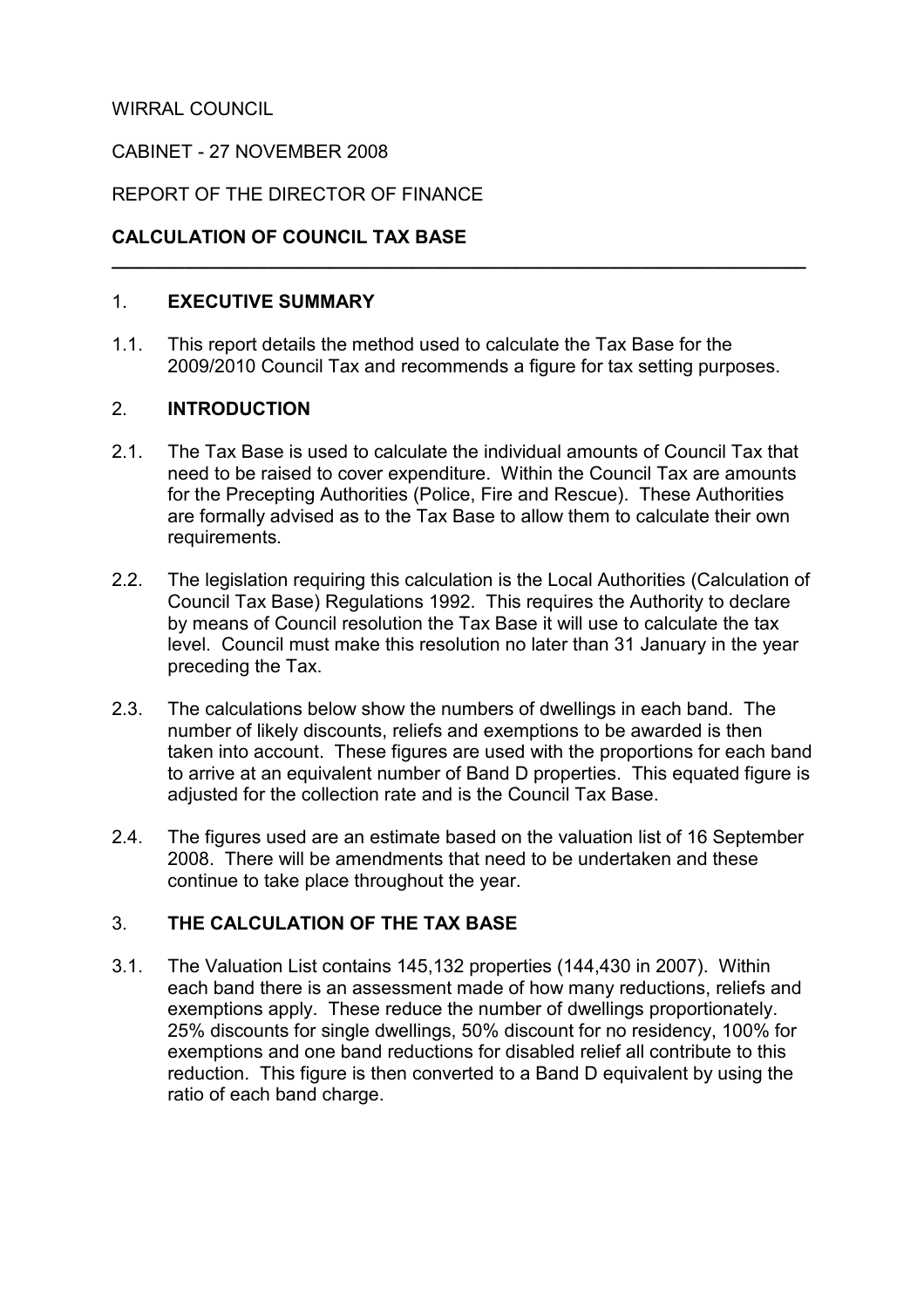|                                              | <b>VALUE</b> |                 | No. of<br>Properties | No. of<br><b>Discounted</b><br><b>Dwellings</b> | <b>Band</b><br>Ratio | <b>Band</b><br>D<br>Equivalent |  |
|----------------------------------------------|--------------|-----------------|----------------------|-------------------------------------------------|----------------------|--------------------------------|--|
|                                              |              |                 |                      |                                                 |                      |                                |  |
| A                                            | Up to        | £40,000         | 58,623               | 47,364.75                                       | 6/9                  | 31,567.50                      |  |
| B                                            | $£40 -$      | £52,000         | 30,745               | 26,776.00                                       | 7/9                  | 20,825.8                       |  |
| С                                            | £52 $-$      | £68,000         | 27,055               | 24, 27. 25                                      | 8/9                  | 21,574.4                       |  |
| D                                            | £68 -        | £88,000         | 13,007               | 11,810.00                                       | 1                    | 11,810.0                       |  |
| E                                            | £88 -        | £120,000        | 8,040                | 7,382.50                                        | 11/9                 | 9,023.1                        |  |
| F                                            |              | £120 - £160,000 | 4,290                | 3,972.75                                        | 13/9                 | 5,738.4                        |  |
| G                                            |              | £160 - £320,000 | 3,108                | 2,888.50                                        | 15/9                 | 4,814.2                        |  |
| Н                                            | Over         | £320,000        | 264                  | 221.50                                          | 18/9                 | 443.0                          |  |
|                                              |              |                 |                      |                                                 |                      |                                |  |
|                                              |              |                 | 145,132              |                                                 |                      | 105,805.4                      |  |
| Add contributions for Government Dwellings   |              |                 |                      |                                                 |                      |                                |  |
|                                              | 4.0          |                 |                      |                                                 |                      |                                |  |
| Add Band A Disabled Relief Band D equivalent | 54.0         |                 |                      |                                                 |                      |                                |  |
| Total                                        |              |                 |                      |                                                 |                      |                                |  |

- 3.3. The total Band D equivalent is then adjusted by the estimate of the collection rate for 2009/2010 to give the Council Tax Base. Having taken into consideration previous experience and current collection rates, I recommend no change in the projected collection rate of 98.5%. The collection rate is the rate that best reflects collection over more than just the current year and will therefore take longer than 12 months to achieve. I can confirm that all previous years collections have ultimately met or exceeded the agreed projections and I am satisfied that this will be achieved for this year also.
- 3.4. The calculation for 2009/2010 is 105,863.4 x 98.5% = 104,276.

For information the Tax Base in previous years was as follows:-

| 2003/04: | 103,171 | 2004/05: 103.701 | 2005/06: 104,582 |  |
|----------|---------|------------------|------------------|--|
| 2006/07  | 104,781 | 2007/08: 104,256 | 2008/09: 104,009 |  |

# 4. SETTING OF THE TAX

4.1. The level of Council Tax is set at each Budget Council. The Budget Council for 2009/2010 is scheduled for 2 March 2009.

# 5. FINANCIAL IMPLICATIONS

5.1. The approval of the Tax Base allows the Authority to continue with its tax collection.

# 6. STAFFING IMPLICATIONS

6.1. There are none arising from this report.

3.2.